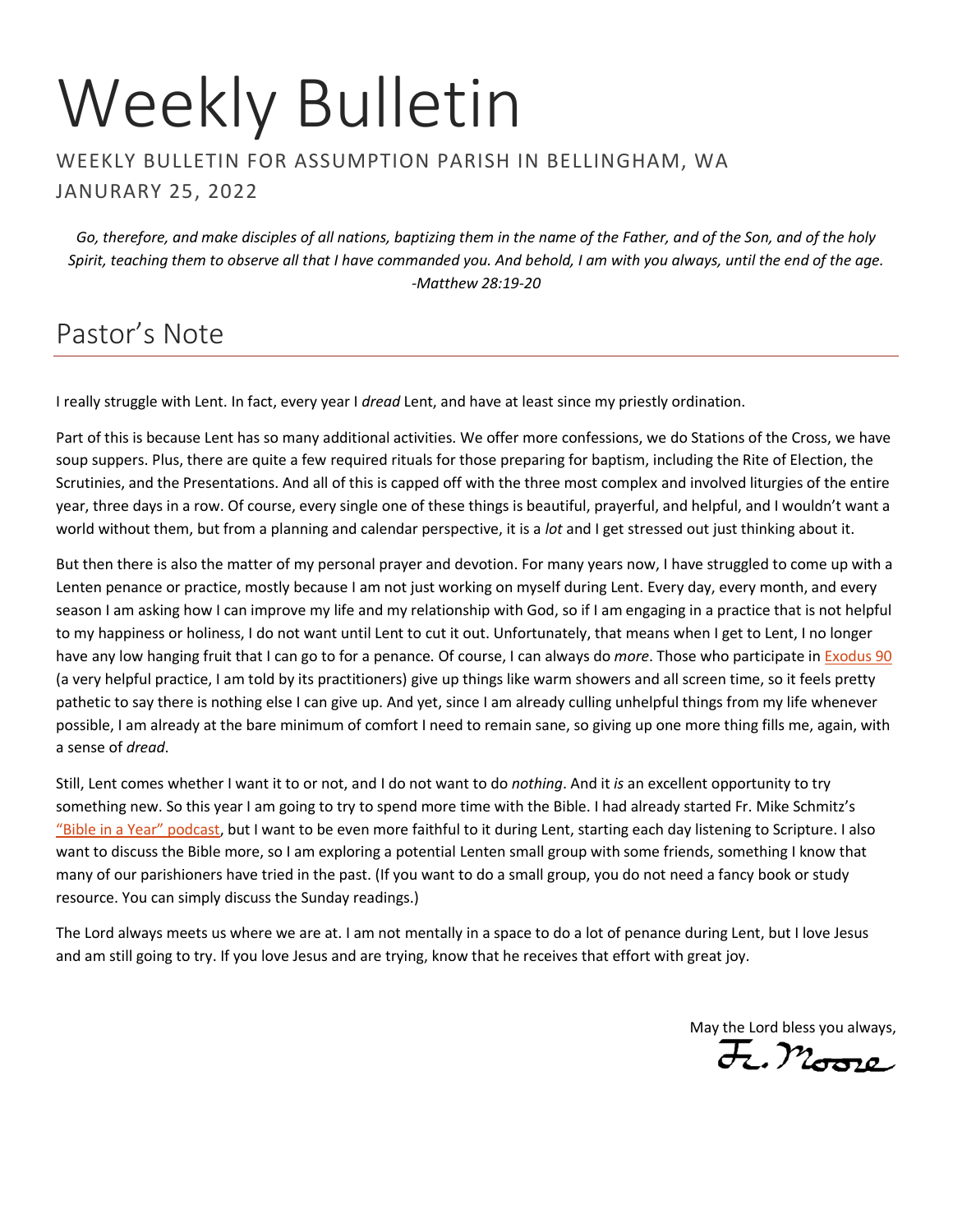## Archbishop to Lift Mask Mandate

Archbishop Paul D. Etienne has announced lifting the mask mandate in the Archdiocese. You can find it [here.](https://archseattle.org/wp-content/uploads/2022/02/ABE-letter-on-mask-mandate-Final.pdf)

## Parish News

## Ash Wednesday Schedule

Canon Law [\(c. 905\)](https://www.vatican.va/archive/cod-iuris-canonici/eng/documents/cic_lib4-cann879-958_en.html#Art._1.) only allows Fr. Moore to celebrate two Masses on Ash Wednesday (remember, Ash Wednesday is NOT a holy day of obligation). However, Word & Ashes services are allowed that day, too. At Assumption, we will host:

- 7:15 a.m. Word and Ashes Service
- 12:30 p.m. Ash Wednesday Mass with the school (overflow seating in the gym)
- 7:00 p.m. Ash Wednesday Mass (Bilingual)

## Lenten Regulations

In the United States, fasting is required on Ash Wednesday and Good Friday (ages 18 – 59) and abstinence from meat is required on Ash Wednesday and every Friday during Lent (ages 14+). More information can be foun[d here.](https://www.usccb.org/prayer-and-worship/liturgical-year-and-calendar/lent/catholic-information-on-lenten-fast-and-abstinence)

## Stations of the Cross and Lenten Soup Suppers

On the Fridays of Lent, we will be offering bilingual Stations of the Cross in the Church beginning at 6:00pm followed by a Soup Supper and Presentation in the Gym. This year we have sign ups in the Gathering Space for two things: setting up tables and chairs in the Gym and donating a meatless soup for the Soup Supper.

We need help on Fridays at 5:30pm to set up tables and chairs in the Gym. Sign up forms are available in the Gathering Space. In addition, if you are able to donate a meatless soup that would serve 8 - 10 people, please sign up in the Gathering Space as well. Someone will be in the Gym on Lenten Fridays from 5pm onward to receive your Soup donations. In line with our Lenten practice of prayer, fasting, and almsgiving, donations for CRS/Rice Bowl will be accepted at each Soup Supper.

The schedule of Soup Supper presentations for this Lent are as follows:

March 4: Pax Christi March 11: CRS Rice Bowl March 18: Care for Creation March 25: Hope House April 1: Agape April 8: TBD

## RICE BOWLS

RICE BOWLS will be available at COFFEE HOUR on Sunday, February 27 and in the Gathering Space on Ash Wednesday.

## Catholic Home Missions collection

Next weekend (March 5-6), we will take up the Catholic Home Missions collection. Today, nearly 40% of dioceses in the United States and its territories are unable to fund the essential pastoral work their communities need. Your support funds religious education, seminary formation, lay ministry training, and other programs that build vibrant faith communities right here in the U.S. More information can be found at [www.usccb.org/home-missions](http://www.usccb.org/home-missions) . Envelopes are in the pews and in your packets.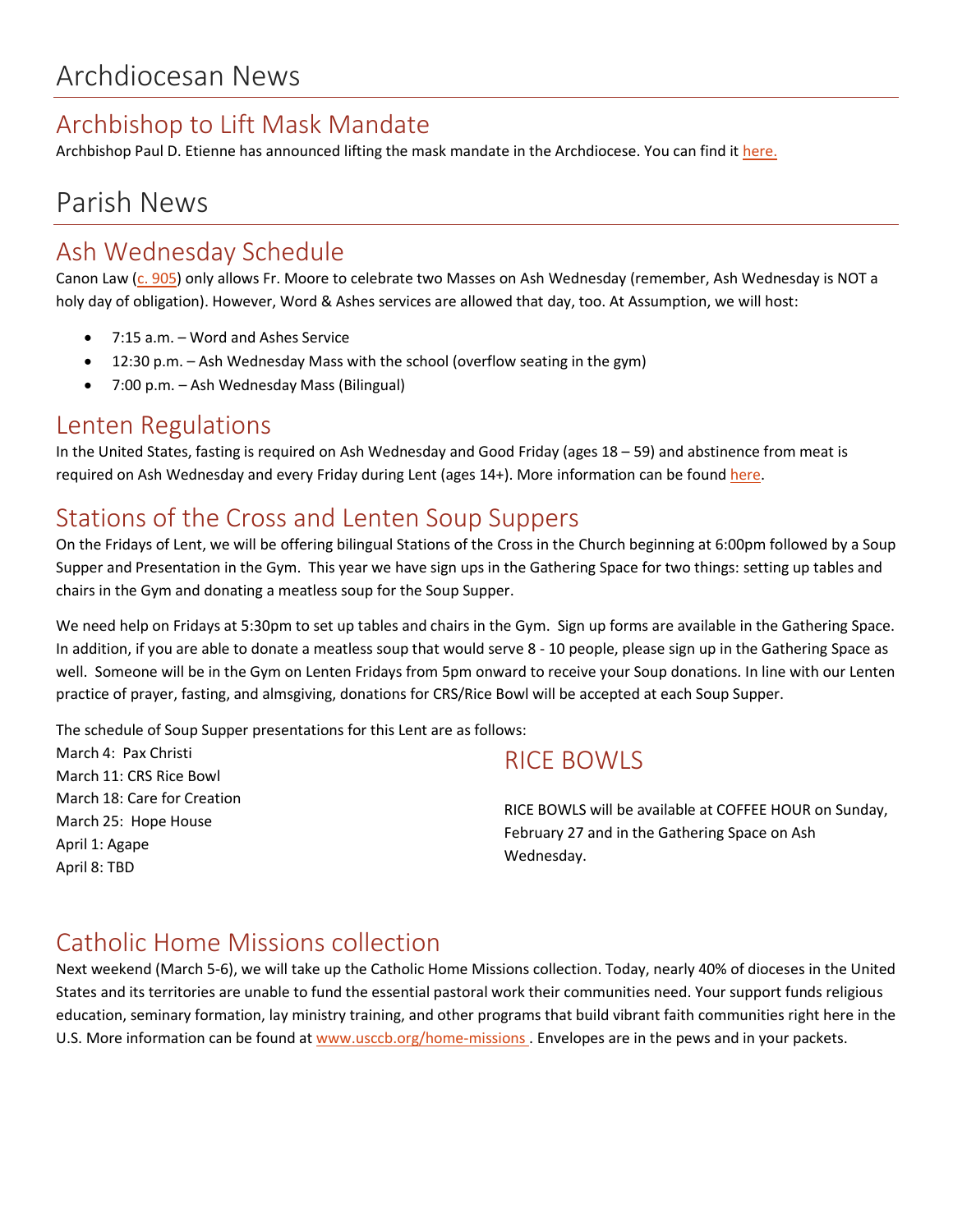## Read Across America

On Tuesday, March 1<sup>st</sup>, the students and teachers will participate in their annual "Read Across America" day. The school spends the afternoon hours rotating through different classrooms and stations, each having a fun reading activity for 15-20 minutes. They participate in things like Readers' Theater, poetry workshops, and becoming writers and illustrators. This year has a special Mardi Gras theme since it is the day before Lent begins.

The school will be celebrating a Mass on Wednesday, March 2<sup>nd</sup> for Ash Wednesday. Come and join the students at 12:30 pm at the Church of the Assumption. Overflow will be in the school gym so that we can accommodate our friends and family from the community. The seventh-grade students are planning the Mass and will be involved in multiple additional ways. We hope to see you here!

# Affiliated Organizations

## Vaccine Clinic at Assumption

#### **Sunday, Feb 27th, 2:00 - 4:00 p.m., Gym**

This clinic is primarily offered for those who have struggled to arrange vaccine appointments, so it will mostly be offering first and second doses of the Pfizer vaccine for those who were previously unvaccinated. However, a limited supply of Pfizer and Moderna booster shots will be on-hand as well. The medical providers who are administering the vaccine are also available to answer any questions people might have about vaccination. Anyone, parishioner or not, is welcome to come to ask questions or be vaccinated.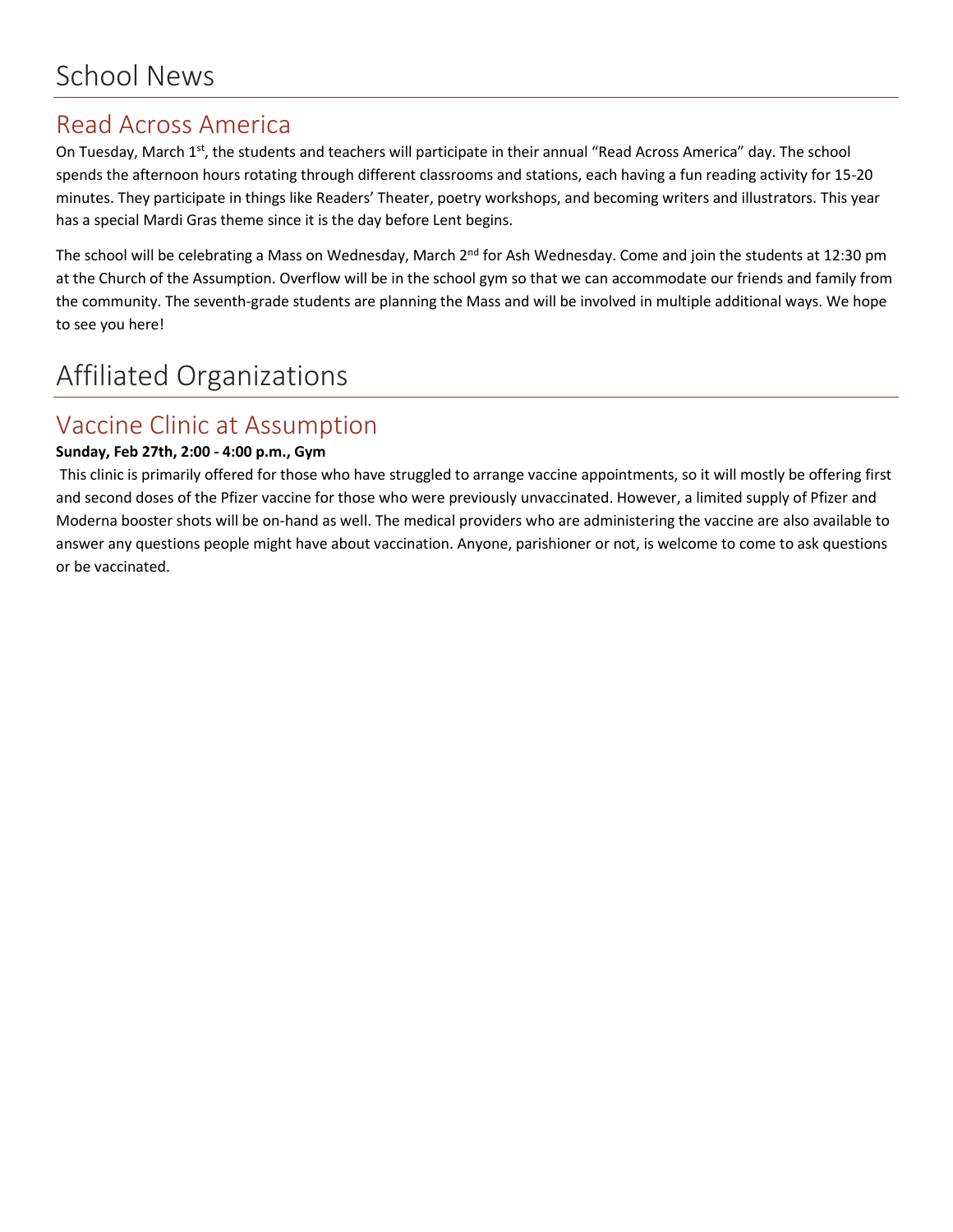# Upcoming

#### Events

- **Saturday, Feb. 26**
	- o 12:30 pm Community Meal
	- o 5:00 pm School Auction
- **Sunday, Feb. 27**
	- o 9:00 am Coffee Hour, Gym
	- o 11:00 am Coffee Hour, Gym
	- o 1:00 pm Vaccine Clinic, Gym
- **Wednesday, Mar. 2**
	- o 7:15 am Word & Ashes Service
	- o 12:30 pm Ash Wednesday Mass
	- o 7:00 pm Ash Wednesday Mass-bilingual
- **Friday, Mar. 4**
	- $\circ$  4:00 pm Reconciliation
	- o 6:00 pm Stations of the Cross-bilingual
	- o 6:45 pm Lenten Soup Supper, Gym
- **Saturday, Mar. 5**
	- o 4:00 pm Rosary in Church
- **Sunday, Mar. 6**
	- o 9:00 am Coffee Hour, Gym
	- o 11:00 am Coffee Hour, Gym

## Sanctuary Lamp Candle

#### **This week the candle burns for: David McMaster**

## Intentions

- **Saturday, Feb, 26**
	- o 5:00 pm, Betty Drobnick, SI
- **Sunday, Feb. 27**
	- o 8:00 am, Michelle Nguyen, RIP
	- o 10:00 am, Louise St.Hilaire, RIP
	- o 12:30 pm, Pro Populo
- **Tuesday, Mar. 1**
	- o 5:30 pm, Charles Pero, RIP
- **Wednesday, Mar. 2**
	- o 12:30 pm, Ash Wednesday
	- o 7:00 pm, Ash Wednesday Bilingual
- **Thursday, Mar. 3**
	- o 7:15 am, Carol Hayes, RIP
- **Friday, Mar, 4**
	- o 8:15 am, Janet St.Hilaire, RIP
- **Saturday, Mar, 5**
	- o 5:00 pm, Tyson Humphrey, RIP
- **Sunday, Mar. 6**
	- o 8:00 am, Bobby Grady, RIP
	- o 10:00 am, Pro Populo
	- o 12:30 pm, Rafael Mendoza RIP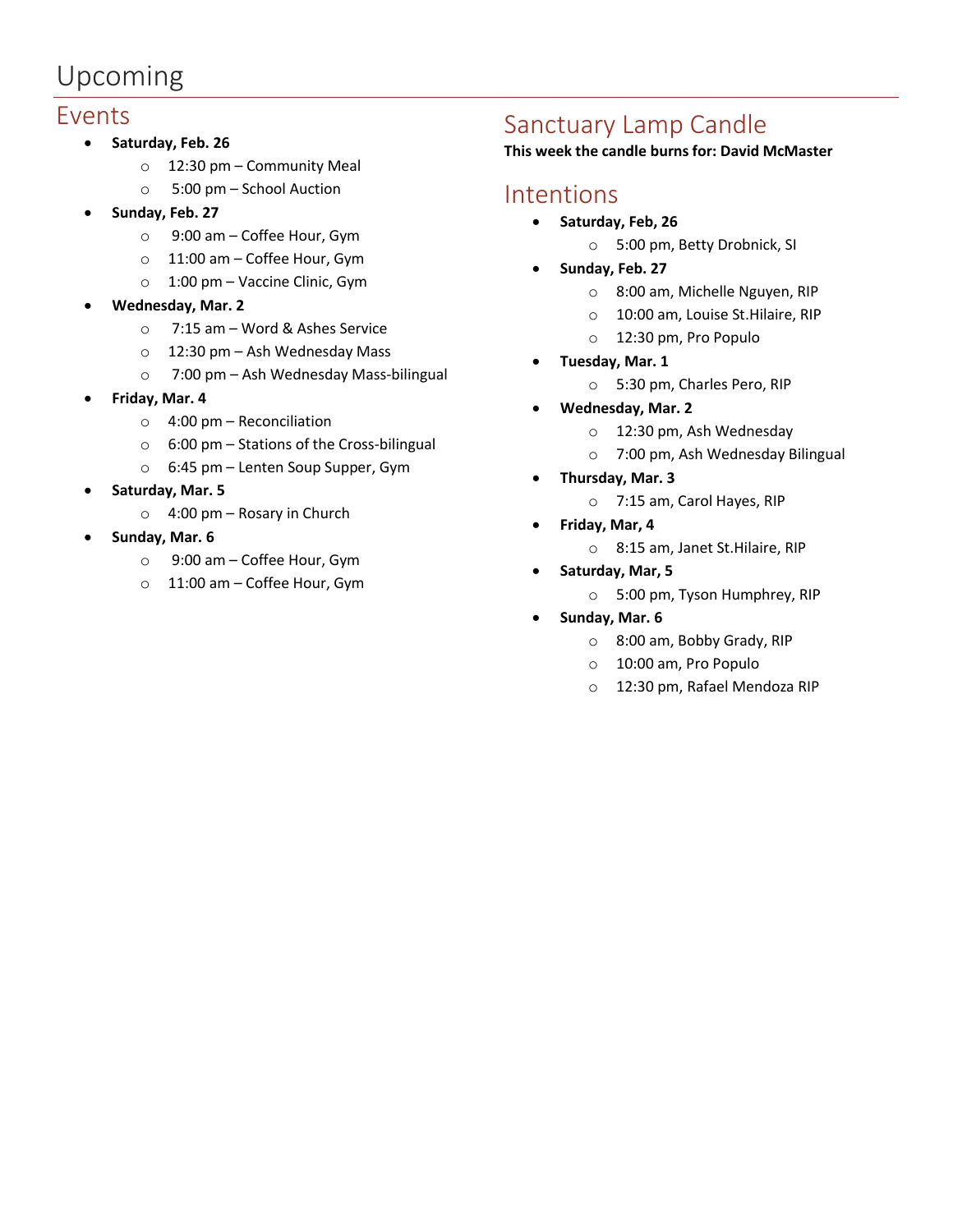# Boletín semanal

### BOLETÍN SEMANAL DE LA PARROQUIA DE LA ASUNCIÓN EN BELLINGHAM, WA 25 DE FEBRERO DE 2022

*Vayan, pues, y hagan discípulos de todas las naciones, bautizándolos en el nombre del Padre y del Hijo y del Espíritu Santo, enseñándoles a guardar todo lo que les he mandado; y ¡recuerden! Yo estoy con ustedes todos los días, hasta el fin del mundo. -Mateo 28, 19-20*

## Nota del Pastor

Realmente lucho con la Cuaresma. De hecho, cada año *temo la* Cuaresma, y lo he hecho al menos desde mi ordenación sacerdotal.

Parte de esto se debe a que la Cuaresma tiene muchas actividades adicionales. Ofrecemos más confesiones, hacemos Estaciones de la Cruz, tenemos cenas de sopa. Además, hay bastantes rituales requeridos para aquellos que se preparan para el bautismo, incluyendo el Rito de la Elección, los Escrutinios y las Presentaciones. Y todo esto se culmina con las tres liturgias más complejas e involucradas de todo el año, tres días seguidos. Por supuesto, cada una de estas cosas es hermosa, orante y útil, y no querría un mundo sin ellas, pero desde una perspectiva de planificación y calendario, es *mucho* y me estreso solo de pensarlo.

Pero también está el asunto de mi oración y devoción personal. Durante muchos años, he luchado por encontrar una penitencia o práctica de Cuaresma, principalmente porque no solo estoy trabajando en mí mismo durante la Cuaresma. Todos los días, todos los meses y cada temporada me pregunto cómo puedo mejorar mi vida y mi relación con Dios, así que, si estoy participando en una práctica que no es útil para mi felicidad o santidad, no quiero hasta la Cuaresma para cortarla. Desafortunadamente, eso significa que cuando llego a la Cuaresma, ya no tengo ninguna fruta baja a la que pueda ir para una penitencia. Por supuesto, siempre puedo hacer *más*. Aquellos que participan en [Éxodo 90](https://ucatholic.com/exodus90) (una práctica muy útil, me dicen sus practicantes) (en inglés) renuncian a cosas como duchas calientes y todo el tiempo de pantalla, por lo que se siente bastante patético decir que no hay nada más a lo que pueda renunciar. Y, sin embargo, dado que ya estoy eliminando cosas inútiles de mi vida siempre que sea posible, ya estoy en el mínimo de comodidad que necesito para permanecer cuerdo, por lo que renunciar a una cosa más me llena, nuevamente, con una sensación de *temor*.

Aún así, la Cuaresma viene, lo quiera o no, y no quiero no hacer *nada*. Y *es* una excelente oportunidad para probar algo nuevo. Así que este año voy a tratar de pasar más tiempo con la Biblia. Ya había comenzado el [podcast "Biblia en un año"](https://media.ascensionpress.com/category/ascension-podcasts/bibleinayear/) del P. Mike Schmitz (en inglés, pero hay una en español), pero quiero ser aún más fiel a él durante la Cuaresma, comenzando cada día escuchando las Escrituras. También quiero discutir más la Biblia, así que estoy explorando un posible grupo pequeño de Cuaresma con algunos amigos, algo que sé que muchos de nuestros feligreses han intentado en el pasado. (Si desea hacer un grupo pequeño, no necesita un libro elegante o un recurso de estudio. Simplemente puede discutir las lecturas del domingo).

El Señor siempre nos encuentra donde estamos. No estoy mentalmente en un espacio para hacer mucha penitencia durante la Cuaresma, pero amo a Jesús y todavía voy a intentarlo. Si amas a Jesús y lo estás intentando, debes saber que Él recibe ese esfuerzo con gran alegría.

Bendiciones en el Señor,<br>J., Moore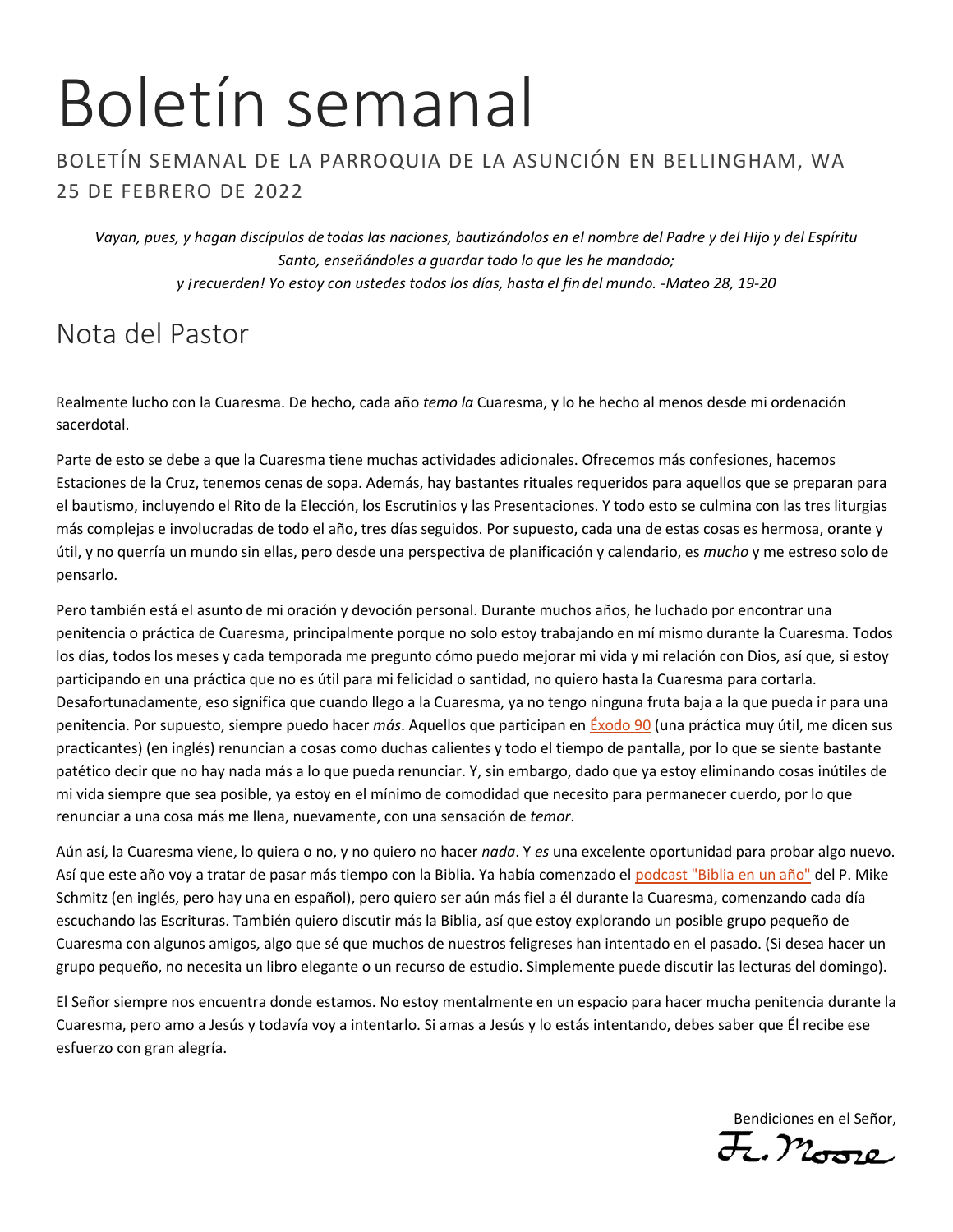## Arzobispo levantara mandato de cubre boca

El arzobispo Paul D. Etienne ha anunciado las actualizaciones de noticias sobre la máscara de elevación en la Arquidiócesis. Encuéntralo [aquí.](https://archseattle.org/wp-content/uploads/2022/02/BE-Proofed.ABE-letter-on-mask-mandate-Final_Spanish.pdf)

# Noticias Parroquiales

## Horario del Miércoles de Ceniza

El Derecho Canónic[o \(c. 905\)](https://www.vatican.va/archive/cod-iuris-canonici/eng/documents/cic_lib4-cann879-958_en.html#Art._1.) (en inglés) solo permite al P. Moore celebrar dos Misas el Miércoles de Ceniza (recuerde, el Miércoles de Ceniza NO es un día sagrado de obligación). Sin embargo, los servicios de Palabras y Cenizas también están permitidos ese día. En Assumption, organizaremos:

- 7:15 a.m. Servicio de Palabras y Cenizas
- 12:30 p.m. Misa del Miércoles de Ceniza con la escuela (asientos desbordados en el gimnasio)
- 7:00 p.m. Misa del Miércoles de Ceniza (Bilingüe)

## Reglamento de Cuaresma

En los Estados Unidos, se requiere el ayuno el Miércoles de Ceniza y el Viernes Santo (de 18 a 59 años) y la abstinencia de carne se requiere el Miércoles de Ceniza y todos los viernes durante la Cuaresma (mayores de 14 años). Más información se puede encontrar [aquí.](https://www.usccb.org/es/prayer-and-worship/liturgical-year-and-calendar/lent/catholic-information-on-lenten-fast-and-abstinence)

## Estación de La Cruz u Cenas de Sopa de Cuaresma

Los viernes de Cuaresma, ofreceremos Estaciones de la Cruz bilingües en la Iglesia a partir de las 6:00 p.m., seguidas de una Cena de Sopa y una Presentación en el Gimnasio. Este año tenemos inscripciones en el Espacio de Reunión para dos cosas: instalar mesas y sillas en el Gimnasio y donar una sopa sin carne para la Cena de la Sopa.

Necesitamos ayuda los viernes a las 5:30 pm para instalar mesas y sillas en el gimnasio. Los formularios de registro están disponibles en el Espacio de Reunión. Además, si puede donar una sopa sin carne que serviría de 8 a 10 personas, regístrese también en el Espacio de Reunión. Alguien estará en el gimnasio los viernes de Cuaresma a partir de las 5 p.m. en adelante para recibir sus donaciones de sopa. De acuerdo con nuestra práctica cuaresmal de oración, ayuno y limosna, se aceptarán donaciones para CRS / Rice Bowl en cada cena de sopa.

The schedule of Soup Supper presentations for this Lent are as follows:

The schedule of Soup Supper presentations for this Lent are as follows:

March 4: Pax Christi March 11: CRS Rice Bowl March 18: Care for Creation March 25: Hope House April 1: Agape April 8: TBD

## CUENCOS DE ARROZ

CUENCOS DE ARROZ estará disponible en HORA DE CAFE el domingo 27 de febrero y en el Espacio de Reunión el Miércoles de Ceniza.

## Llamado para las Misiones Católicas

El próximo fin de semana (5-6 de marzo), realizaremos el Llamado para las Misiones Católicas. Hoy, a cerca del 40% de las diócesis en Estados Unidos y sus territorios no le es posible financiar las labores pastorales básicas que necesitan sus comunidades. El apoyo de ustedes financia la educación religiosa, la formación de seminaristas, la capacitación de ministros laicos y otros programas que forman entusiastas comunidades de fe, aquí mismo, en los Estado Unidos. Pueden encontrar más información en [www.usccb.org/home-missions](http://www.usccb.org/home-missions) (en inglés). Los sobres están en los bancos y en sus paquetes.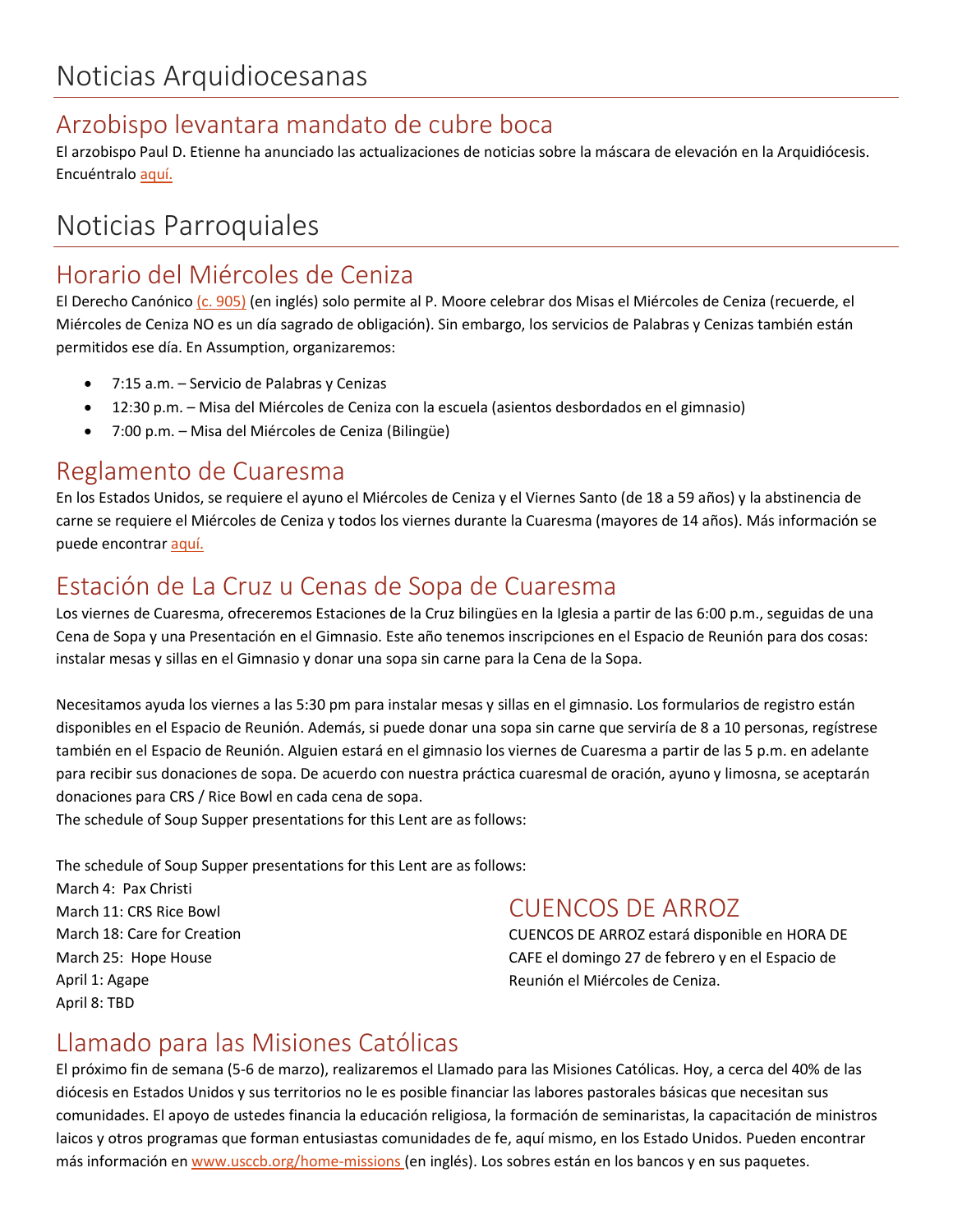## Leer en todo Estados Unidos

El martes 1 de marzo, los estudiantes y maestros participarán en su día anual "Read Across América". La escuela pasa las horas de la tarde rotando a través de diferentes aulas y estaciones, cada una con una divertida actividad de lectura durante 15-20 minutos. Participan en cosas como el Teatro de los Lectores, talleres de poesía y se convierten en escritores e ilustradores. Este año tiene un tema especial de Mardi Gras ya que es el día antes de que comience la Cuaresma.

La escuela celebrará una misa el miércoles 2 de marzo para el Miércoles de Ceniza. Ven y únete a los estudiantes a las 12:30 pm en la Iglesia de la Asunción. El desbordamiento será en el gimnasio de la escuela para que podamos acomodar a nuestros amigos y familiares de la comunidad. Los estudiantes de séptimo grado están planeando la Misa y estarán involucrados de múltiples maneras adicionales. ¡Esperamos verte aquí!

# Organizaciones afiliadas

## Clínica de vacunas en Asunción

#### **Domingo, 27 de febrero, 2:00 - 4:00 p.m., Gimnasio**

Esta clínica se ofrece principalmente para aquellos que han tenido dificultades para concertar citas de vacunación, por lo que ofrecerá principalmente la primera y segunda dosis de la vacuna de Pfizer para aquellos que anteriormente no estaban vacunados. Sin embargo, un suministro limitado de vacunas de refuerzo de Pfizer y Moderna también estará disponible. Los proveedores médicos que administran la vacuna también están disponibles para responder cualquier pregunta que las personas puedan tener sobre la vacunación. Cualquier persona, feligrés o no, es bienvenida a venir a hacer preguntas o vacunarse.